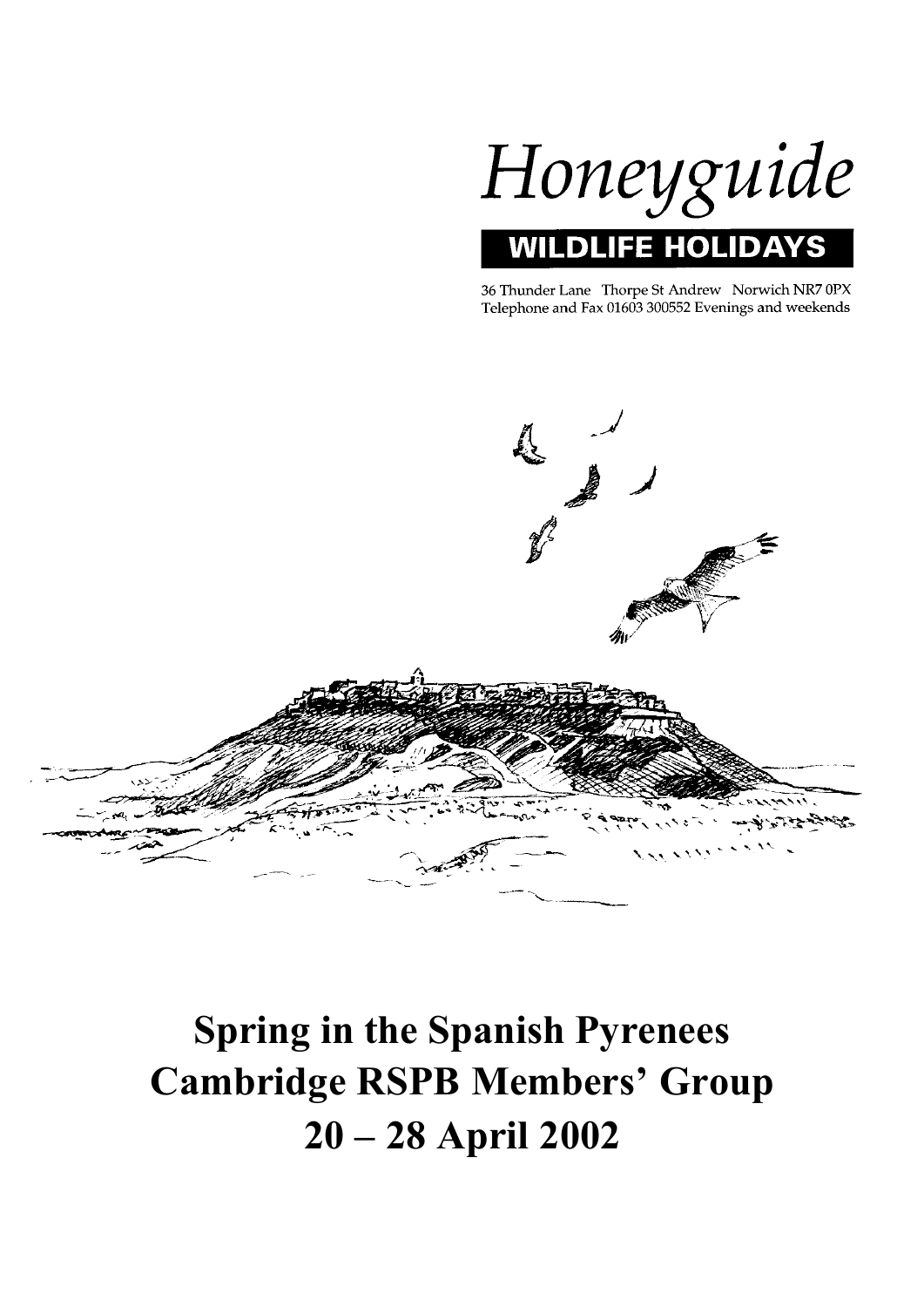# **Spring in the Spanish Pyrenees Cambridge RSPB Members' Group 20 – 28 April 2002**

| <b>Participants</b>        |          |
|----------------------------|----------|
| Jenny Brightwell           |          |
| Sylvia Custerson           |          |
| Dorothy Aylett             |          |
| Audrey Meaney              |          |
| Thea Cockcroft             |          |
| Mick and Dorothy Best      |          |
| Sandra Clarke              |          |
| Anne Shearcroft            |          |
| Andrew Camps               |          |
| Jean Benfield              |          |
| Dan, Judy and Justin Bloom |          |
| John Durdin                | Norfolk  |
| <b>Leaders</b>             |          |
| Chris Durdin               | Norwich  |
| Ivan Nethercoat            | Beverley |

# **Report by Ivan Nethercoat, with plant list by Chris Durdin. Illustrations by Rob Hume. Front cover: Berdún**

As with all Honeyguide holidays, £25 of the price of the holiday was put towards a conservation project, in this case for La Sociedad Española de Ornitología (SEO, BirdLife Spain), the Spanish Ornithological Society, and its work in Extremadura. During the holiday, Juan Carlos Cirera of SEO's Zaragoza office came to Berdún to collect the cheque for £395 from this year's holiday in the Spanish Pyrenees (£25 per person, plus a £20 donation from Alan Greengo who was on one of this year's Crete holidays).

This brings the total given to SEO since the first Honeyguide holiday in Spain in 1991 to £7,470, and the total from all Honeyguide holidays to £25,700. A thank-you letter from Juan Carlos appears at the end of this report.

> **Spring in the Spanish Pyrenees Cambridge RSPB Members' Group**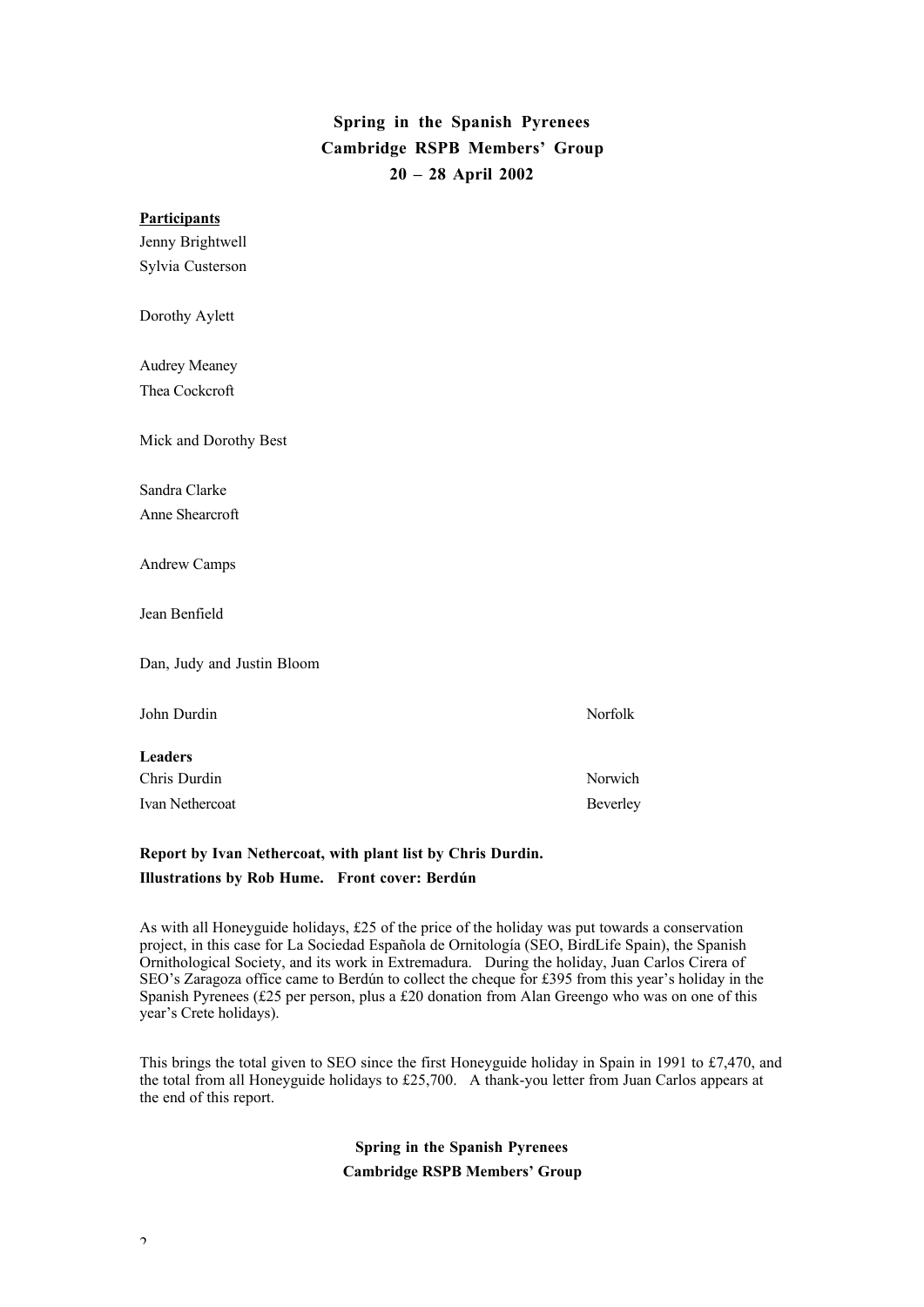# **20 – 28 April 2002**

# Saturday 20 April – Stansted to Berdún

A gathering of happy souls at Stansted, all safely checked in, then through to departure lounge for some food and we were off. A quick flight followed by a rapid trip through Bilbao airport, including one of the quickest retrievals of luggage and before we knew it we were on the coach travelling to Berdún in glorious sunshine.

Birds became more numerous as we travelled west with buzzard the first of the birds of prey followed by black kite. Swallows skimmed the fields and eventually red kites appeared, then more black kites followed by two booted eagles, then 16 red kites together and griffon vultures seen distantly over the ridges.

A large reservoir, the Embalse de Yesa, evidently in need of much more water and then Berdún, perched on a hill above farmed land, resplendent in the evening light. Vivien Boucher, our host, and a chattering display of swallows, sparrows and spotless starlings met us. A quick look at our rooms then into Emilio's restaurant for our evening meal.

While Chris sampled the highly efficient medical facilities – the clinic was open late and quickly provided a cure for his eye infection – the rest of took a warm evening stroll around the town, chorused by a scops owl using the walls of buildings to amplify his call. Alas he proved elusive to the eye; we vowed to try another night and retired to bed wondering what tomorrow might bring.

# Sunday 21 April – around Berdún

Bright sunshine and clear skies set the scene for the rest of the day. A pre-breakfast contingent set out for the edge of the town having seen spotless starling from the bedroom window. Goldfinches and serin were competing for the singing prize while down below the town, the voices of numerous nightingales were rising above the competition. A stop at a viewpoint looking down onto the plain gave a great introduction with rock sparrow and black redstart showing well to a background of golden oriole song. Surprise of the morning was thanks to Jenny's good ears. Below us in a wheat field was heard the very distinctive call of corncrake, a passage migrant and new bird for the Honeyguide holiday list. A stroll back toward the church gave us very good views of Bonelli's warbler before breakfast.

Two rivers were to be our destinations for the day. The morning involved a stroll to the banks of the Veral through the 'badlands': an area of poor soil, long ago stripped of its protective woodland covering, now scrubby hillsides and low hills leading to a mature shallow river. Nightingales were in good view for everybody along with black and common redstarts. Swifts shared the air with swallows and new town dwellers - crag martins.

Mid-morning saw the start of the vulture excursions to the updrafts over Berdún. Groups of six or seven griffons hung low overhead, along with red and black kite and Egyptian vulture. Common sandpiper and marsh frogs were the main river interest but just beyond in the quiet fields, three black kites gave spectacular aerial displays only a few feet above the ground. Here too was firecrest, treecreeper (probably short-toed) and great spotted woodpecker. Lady orchids provided botanical interest before the return to Berdún past numerous scarce and common swallowtails, fritillaries – probably violet fritillaries but they were never caught to confirm - and brimstone butterflies. There was even the luxury of lift back up the hill for a few.

After a substantial lunch at Emilio's, we set off for the river Aragón along public roads.



Numerous male whinchats lined the fences and stones in some of the less disturbed fields. A woodchat shrike and another obliging subalpine warbler - eventually - were some of the bird highlights set in a spectacular landscape. Viv and her daughter Charis then ferried us all back to Berdún.

After supper an evening stroll when we finally managed to see last night's elusive scops owl.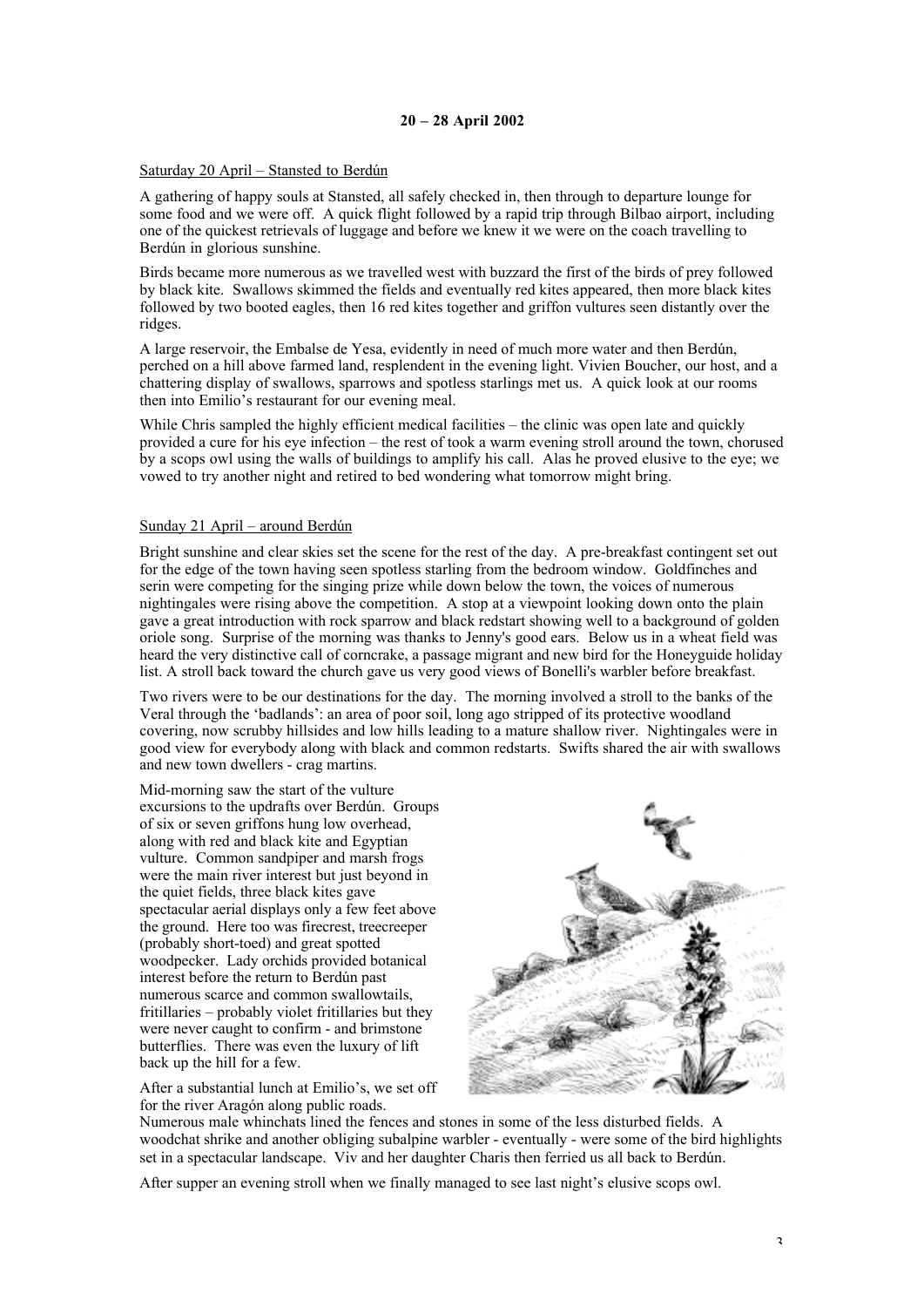#### Monday 22 April – San Juan de la Peña

Santa Cruz is a village nestling below the hills that lead up to the monasteries and a convenient stop for a leg stretch en route. Stepping out of the coach we soon found a small colony of griffon vultures on cliffs a cave above the village. The birds were starting to take to the air in the company of a pale phase booted eagle and a small flock of alpine swifts. A short walk behind the town we found delightful clumps of hepatica, violets and cowslips.

Back on the road and we were soon climbing the hills to the new monastery. This popular tourist spot is also home to the often elusive citril finch and other pine forest birds and flowers.

On leaving the bus – and driver Jesus – there was an almost instant sighting of crossbills, at the top of Scots pines on view through telescopes. Egyptian and griffon vultures soared overhead while farther on the sound of citril finch came from the pines. The size of serins, these little birds proved very difficult to pinpoint for any length of time until we realised they were coming to drink from a nearly dry pond. Moving to a vantage point overlooking the water we managed to set up telescopes on the perches used for drinking and everyone had excellent views of this normally tricky species.

Moving on through the forest we were serenaded by firecrest and crested tit before reaching the viewpoint. There are stunning views to the high peaks over 20 miles away with flocks of griffon vultures in between to greet us. Having paid our commission to Fuji & Kodak we moved back to the car park for lunch, accompanied by crested tit and nuthatch.

Lunch was our first of the generous packed lunches supplied by Emilio, complete with a sack of bread baked in Berdún. After lunch, a hot woodland walk was very quiet bird wise but superb areas of *alpestris* wild daffodils and rush-leaved narcissus more than made up for it. Then more citril finches with tea and ice cream before the descent, by coach, to the old monastery set into the cliffs. Here all the party opted for a look inside rather than walk outside, a reflection of the temperature as well as the interest in history.

More warm evening strolling with a look at five planets in alignment with even Mercury putting in a brief appearance along with clear views (through the telescope) of the rings of Saturn, Jupiter and its moons and Mars and Venus completing the set. Oh, and scops owls and barn owl.

# Tuesday 23 April – the high meadows of Aísa.

A short walk across the valley and over the river Aragón at Jaca broke up the journey and introduced us to some more migrant birds. Swifts, hoopoe and pied flycatcher were all signs that migration was under way, albeit mostly straight over our heads due to the exceptionally hot and clear weather.

At the village of Aísa we stopped at a café were most of us took coffee although some took a brandy with a dash of coffee or, at the excuse of following local customs, a good measure of Anise with a dribble of camomile tea.

The snow-capped peaks gradually came closer as we drove higher up the valley but the strong wind kept the birds low. We left the bus and walked the rest of the way to the meadows just below the snowline. After a short clamber through rocks and scrub we soon reached the



calmer short turf of the meadows and were immediately greeted by patches of spring and trumpet gentians set against a backdrop of high snow-capped peaks at the end of the valley.

Settling down in the meadow for lunch we were all alert for signs of large raptors against the skyline. After a few minutes the cry of "Lammergeier!" went up: but not as a silhouette, rather a large bird directly approaching us from across the valley. As it came overhead it was so low as to more than fill a binocular image. Once it ascertained that we were not a carcass it circled higher and eventually disappeared over the ridge leaving us elated and very surprised at our timing. However a few minutes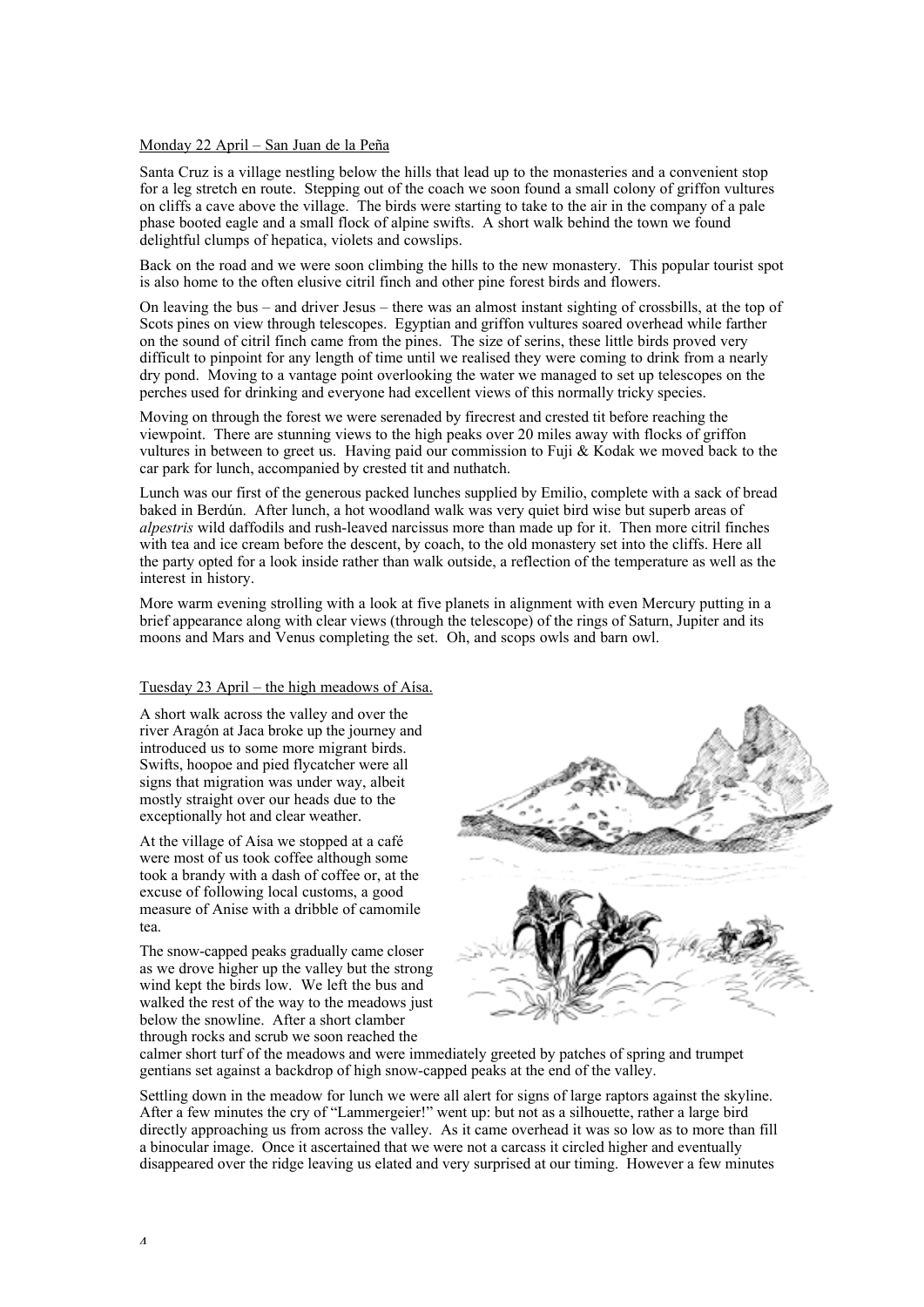later binoculars were again raised in excitement as a golden eagle drifted over, soon to be chased back over the ridge by a crowd of mobbing choughs.

After all this we left to explore more of the meadows. Sheets of lesser wild daffodil, bird's eye primrose, a sparkling stream, Iberian rock lizards basking on the rocks and chamois on the hills at top of the valley set off a perfect day.

# Wednesday 22 April – the gorges of Arbayún and Lumbier

A blisteringly hot and clear day again. With previous weather so hot, some people today were putting on layers to cover up areas of skin that had already caught too much sun.

A drive to our first stop at Arbayún, This beautiful gorge is home to the largest colony of griffon vultures. A viewing platform has been set above the gorge to help appreciate the scale and beauty in safety. From here we could get excellent views of one of Europe's largest birds as well as one of our smallest. While vultures soared overhead a tiny short-toed treecreeper was nesting in a rock crevice below us.

Vultures were joined by peregrine, red & black kite, a pair of pale phase booted eagles and a pair of short-toed eagles. This was our first sighting of these large eagles and a better view could not have been hoped for as they drifted past us at eye level, a pair of birds on patrol of a territory rather than hunting.

Up to 40 griffon vultures were in the air together at one time but this was a place were things changed every few minutes. A blue rock thrush flew across the gorge; a subalpine warbler sang in the bushes as a cleopatra butterfly flew below the platform giving wonderful views through binoculars of bright yellow wings with vivid orange patches.

Eventually though we moved on to our next destination around the corner at Lumbier. The weather was now very hot as we turned off the road toward the start of the gorge. Vultures were flying around the entrance when Dorothy spotted the different silhouette of a white stork trying to share the thermals. As we piled out of the coach to get a better view at this lonely migrant, a male Montagu's harrier drifted overhead set against vivid blue sky, a view that we don't normally see when they are observed drifting over corn fields.

After lunch a brief diversion for some splendid early spider orchids and then we set off down the gorge following the old route of a railway. This led us through dark cool tunnels and along a fabulous gorge to the sound of rock sparrow and blue rock thrush, watched by griffon vultures sat on the rocks above us while partners drifted by overhead. Moroccan orange tip butterflies sped along, charged in the hot sun while we sought shade at every opportunity. Where the sides of the gorge became an overhang we were treated to very close views of crag martin and house martin nesting in their natural habitat. Interesting plants along the way included scorpion senna with its very distinctive seed pods and spindle trees with their accompanying moth caterpillars making tents of silk all over the plant.

Here too was the home of the Iberian chiffchaff, seen well but very similar to our familiar chiffchaff with a distinctively different song.

At the end of the gorge the track opens out and takes us through farmland. Birds here were a little difficult to see in the dense scrub, heat and stiff breeze. Sardinian warblers called but refused to show. Flowers though were less shy and shrubby restharrow, pitch trefoil and beautiful flax graced the sides of the path that led us to the nearby town with our bus conveniently waiting outside a bar.

#### Thursday 25 April – Riglos and Loarre Castle

A regular walk with the pre breakfast crew and two new species for the week with a flypast of four cattle egrets and then a distinctive call and eventual silhouette of two bee-eaters! The cattle egrets eventually came back and sat in trees below the town but the bee-eaters remained elusive.

Today we headed south to the town of Riglos and the distinctive rock formations known as Los Mallos. En route we had a brief stop at a lake and were surprised at the lack of waterbirds, no moorhen, coot or ducks on the water and not a bird to be seen or heard from the reedbeds. Overhead however booted eagle and a sparrowhawk took to the air and opposite was a nest of Egyptian vultures on the cliffs. A migrating marsh harrier flew high over the cliffs and our only gull of the trip drifted past along the lake.

Riglos is a beautiful town with massive sandstone pillars of rock towering above it. It's home to another colony of griffon vultures and choughs, but this time accompanied by several parties of rock climbers ascending the sheer cliffs.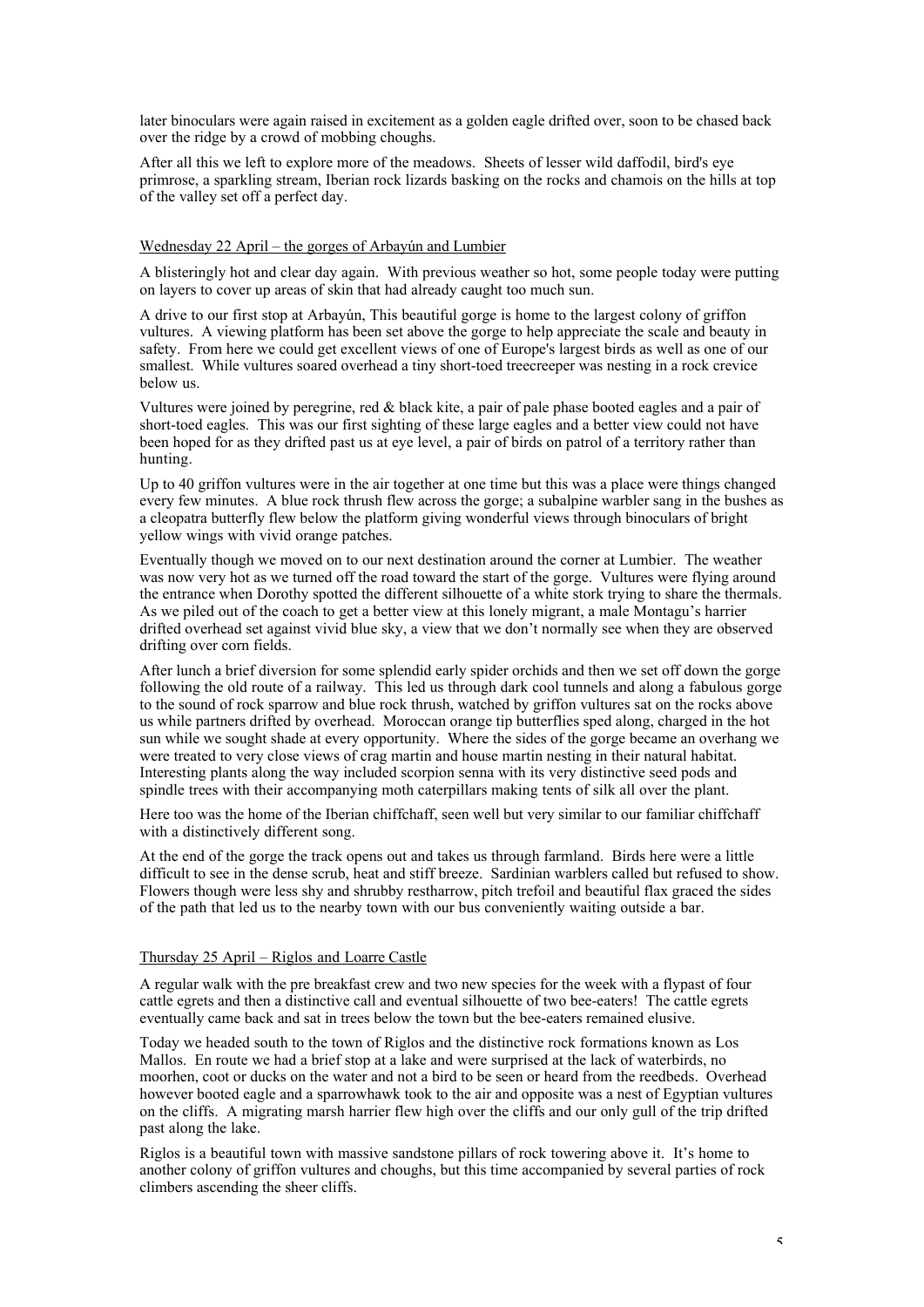We took lunch at the Riglos station to take advantage of some shade. Butterfly hunting was the main activity here but a pair of short-toed treecreepers was very active and showed very well and allowed us all to get used to the call. A female Sardinian warbler showed very briefly but it was too hot for the birds to be doing much. Several had a go at catching butterflies: those 'attracted' to the net for inspection included Panoptes blue and mallow skipper.

Back on the bus and a drive to Loarre Castle. Full of history, this is a highly impressive fortress set on a huge hill giving stunning views across the surrounding land. While some took the guided tour of the castle, others took the guided tour of the outside bar and were rewarded with excellent views of rock bunting.

## Friday 26 April – the nearby gorge at Biniés and Hecho.

Biniés is a delightful gorge, full of life and cool with shade and the sound of the fast flowing river below. On the rocks above Pyrenean saxifrage was very distinctive, even though not in flower. A surprised sound in Andy's voice, as he called us over to a large bush he was looking into, was explained by a superb giant peacock moth. These are almost identical to our own Emperor moth except that they are enormous. It posed perfectly for the photographers.

Bonelli's warblers trilled as we walked along. The usual griffon vultures were overhead, a peregrine perched very high on the cliffs while below was grey wagtail and a regular passage of butterflies – scarce and common swallowtails, fritillaries that refused to be caught and a Spanish festoon that took off across the gorge as the net appeared. At the end of the gorge we all finally found the dippers we had been searching for from the start and by the bus another surprise find in the shape of the wonderfully named Tau Emperor moth, smaller than the peacock moth but very impressive none the less.

Lunch today was delivered by Viv who led us to a field at the top of the gorge. Here she had laid out wine, bread, fruit, superb Spanish tortillas and chorizos. As the botanists went off to look for - but not find - purple toothwort, a lammergeier drifted high overhead and into the gorge. This area is an Important Bird Area, partly because it is the home range for a pair of these wonderful birds as well as eagle owl.

After lunch, we took a slow road up to the valley at Hecho, heading for Hell's Mouth. Hecho valley is huge, with magnificent peaks at its head. As the road narrowed we had to leave the bus and walk a few hundred yards. Camberwell beauty butterflies flew high above and occasionally landed on the road. Hell's Mouth – Boca del Infierno in Spanish – is at the start of these high peaks and is one of the lowest breeding area for wallcreeper. These small cliff dwelling birds are not uncommon but can be very difficult to see, even here where the cliff face is very close to the road. We set up telescopes and prepared to scan the rocks a glance to the ground and there, almost crushed by the legs of a tripod, was a young grass snake, brightly coloured with a very distinctive white collar which is lost in the adult animals in Iberia.

Some of the group checked the rocks on the other side of the tunnel but with no joy so came back to spend time staring at a cliff face with very little happening on it. After a while a figure emerged from the darkness of the tunnel to join the rest of the group. Calm as anything, Sandra told us that she had just seen a wallcreeper on the other side of the tunnel, where the group had stopped earlier. She saw the bird, looked around to realise that everyone else had gone! Needless to say we went back to the site but there was no sign and we had to leave, pleased that one of the party was lucky, frustrated that we were so close and yet…

Our frustration was soon dispersed with a game of table football in a bar on the way back, signs of misspent youth and hidden goal keeping talent and we then headed back to Berdún for our final meal, complete with strawberries, champagne and impromptu speeches.

#### Saturday 27 April – Berdún to Bilbao

Departure day. As if we had some control on the forces of nature that was slowly weakening as the end of the week drew near, the weather today was very windy with grey clouds massing around the village before breakfast. We took a pre-breakfast stroll below the village to try and get out of the wind and were greeted with the unexpected sight of c20 griffon vultures coming out of Biniés gorge, straight to Berdún. With no hope of thermals to rise on the birds were using the updraft caused by the strong wind hitting the hillsides around the village.

With heads cleared by the wind it was back to breakfast, packing and departure. A stop at the Hotel Iturrimuri for a coffee and in the week since we were last there the fields now had some 20 large spikes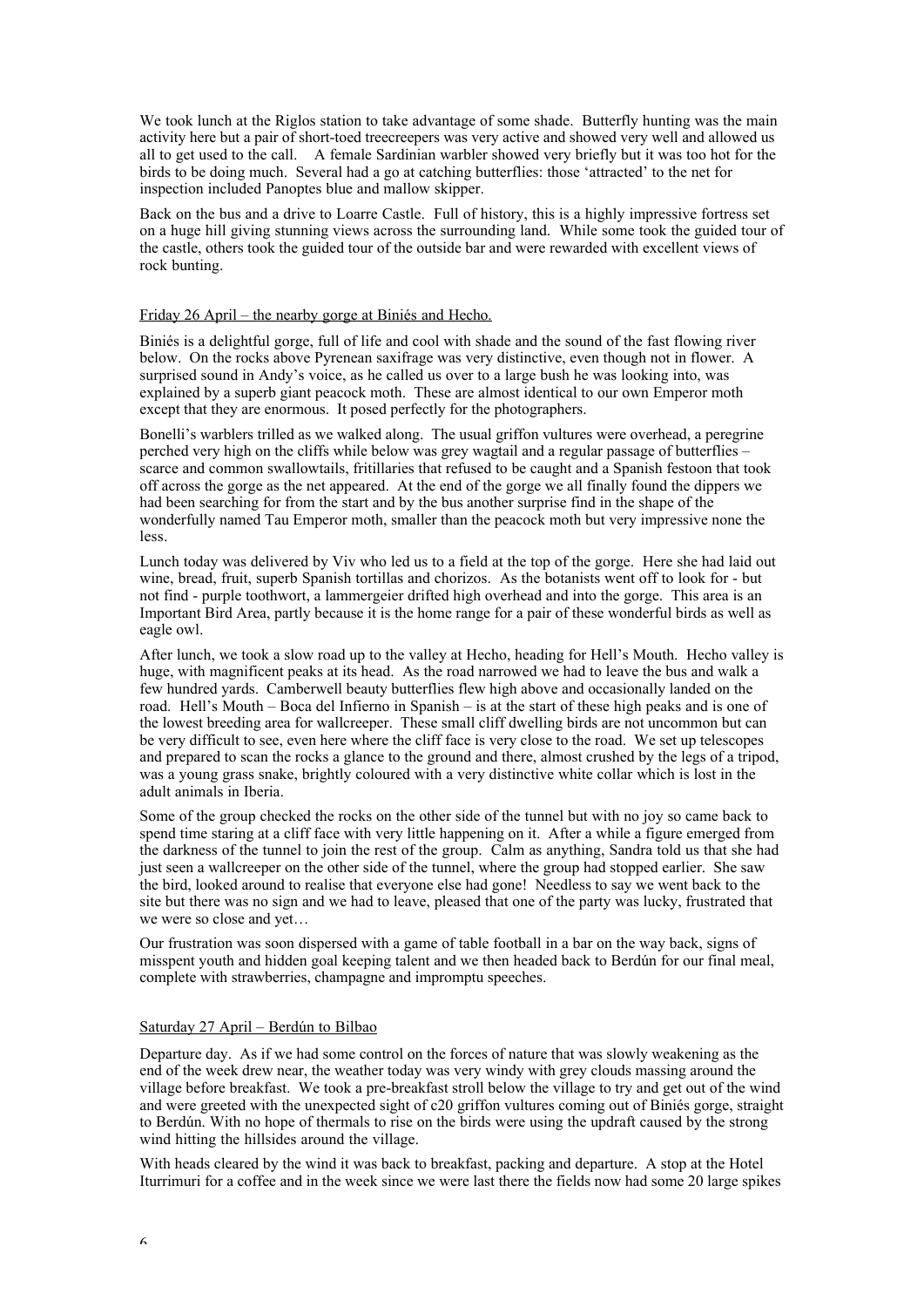of lady orchid. A nice farewell to a week of scorching sun, great birds, wonderful flowers and, of course, excellent company.

With Ivan, Chris and John safely at the airport, the coach then took the rest of the group for its bonus day in Bilbao, staying overnight at the Hotel Conde Duque, close to the Guggenheim Museum.

# Favourite bits of the holiday

At the end of the holiday, everyone was asked what their favourite wildlife siting was, with the flexibility of nominating two or more if it was difficult to choose or if there were especially memorable flowers, birds and insects. These were the nominations.

| Dorothy A | hepatica, giant peacock moth, nightingales/griffons |  |
|-----------|-----------------------------------------------------|--|
| Dorothy B | giant peacock moth, lesser wild daffodils           |  |
| Mick      | lammergeier & golden oriole                         |  |
| Audrey    | solid-tubered corydalis and crag martins            |  |
| Andrew    | scops owl, daffodils and giant peacock moth         |  |
| Judy      | scops owl                                           |  |
| John      | lammergeier                                         |  |
| Dan       | citril finch                                        |  |
| Jean      | giant peacock moth and gentians                     |  |
| Thea      | masses of griffons                                  |  |
| Sylvia    | lammergeier, trumpet gentians                       |  |
| Jenny     | citril finch                                        |  |
| Sandra    | vultures                                            |  |
| Ann       | young vultures, sheets of                           |  |
| daffodils |                                                     |  |
| Ivan      | daffodils                                           |  |
| Chris     | Iberian chiffchaff                                  |  |
|           |                                                     |  |

As there were also places being nominated, we then did a count on memorable places/views, which scored: Aísa 6, view of Berdún 2, and one vote each for Biniés gorge, the Badlands at Berdún, the view from San Juan de la Peña and Emilio's restaurant.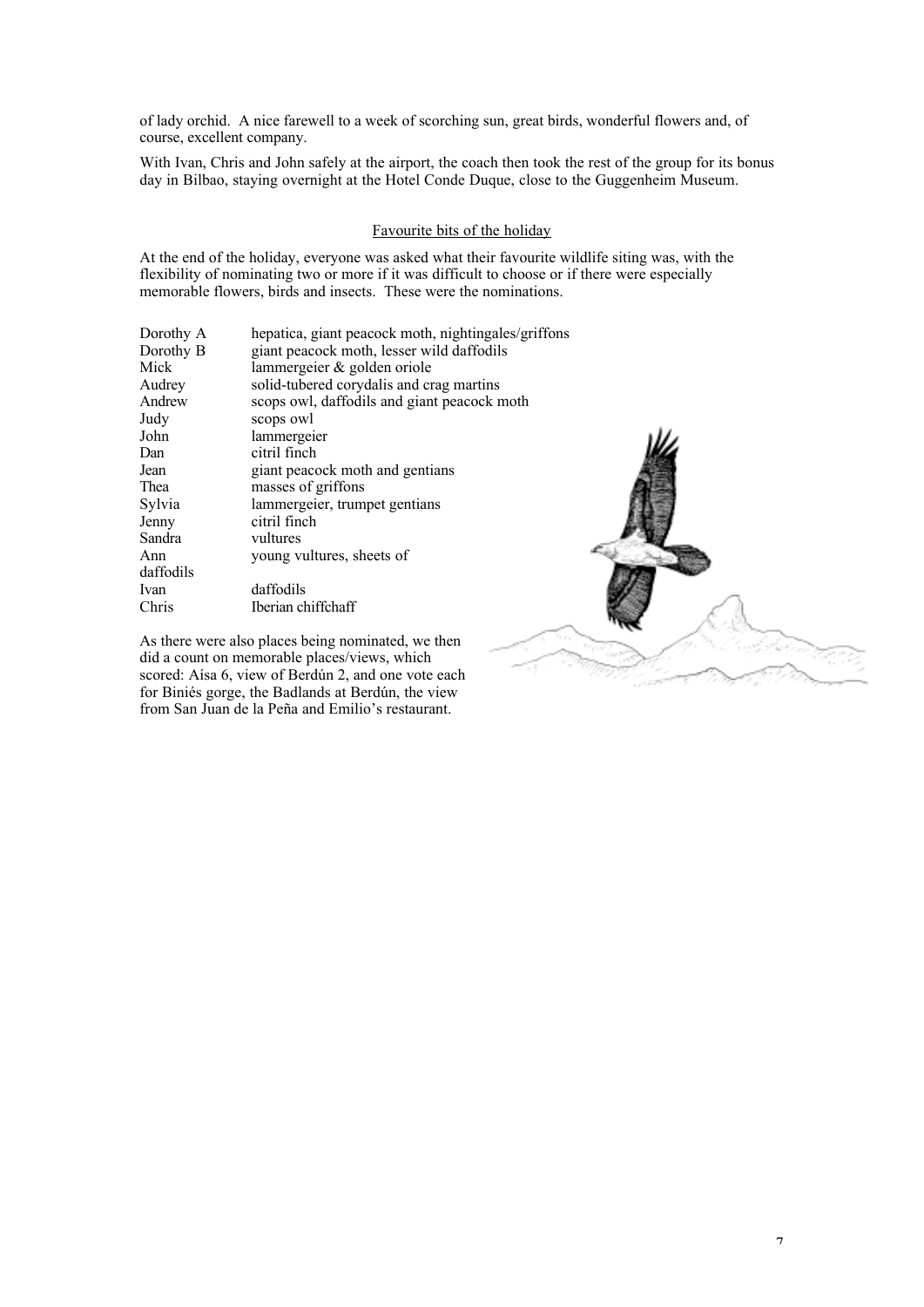# **Birds**

Great crested grebe Cormorant Cattle egret Grey heron White stork Black kite Red kite Lammergeier Egyptian vulture Griffon vulture Short-toed eagle Marsh harrier Montagu's harrier Sparrowhawk Common buzzard Golden eagle Booted eagle Kestrel Peregrine Corncrake (h) Common sandpiper Yellow-legged gull Rock/feral dove Woodpigeon Collared dove Cuckoo Barn owl Scops owl Swift Alpine swift Bee-eater Hoopoe Green woodpecker (h) Great spotted woodpecker



Crested lark (pictured above) Skylark Sand martin Crag martin Swallow House martin Tawny pipit Meadow pipit Grey wagtail White wagtail

Dipper Wren Dunnock Robin Nightingale Black redstart Whinchat Stonechat Northern wheatear Blue rock thrush Blackbird Song thrush Mistle thrush Cetti's warbler Dartford warbler Subalpine warbler Sardinian warbler Whitethroat Blackcap Bonelli's warbler Chiffchaff Iberian chiffchaff Willow warbler Goldcrest Firecrest Spotted flycatcher Pied flycatcher Long-tailed tit Crested tit Coal tit Blue tit Great tit Nuthatch Wallcreeper Short toed-treecreeper Golden oriole Woodchat shrike Jay Magpie Red-billed chough Jackdaw Carrion crow Raven Spotless starling House sparrow Rock sparrow Chaffinch Serin Citril finch Greenfinch Goldfinch Linnet Crossbill Cirl bunting Rock bunting Corn bunting

 $h =$  heard only

**Mammals**

Red squirrel Alpine shrew (dead, Hecho)

Fox Chamois Rootings of wild boar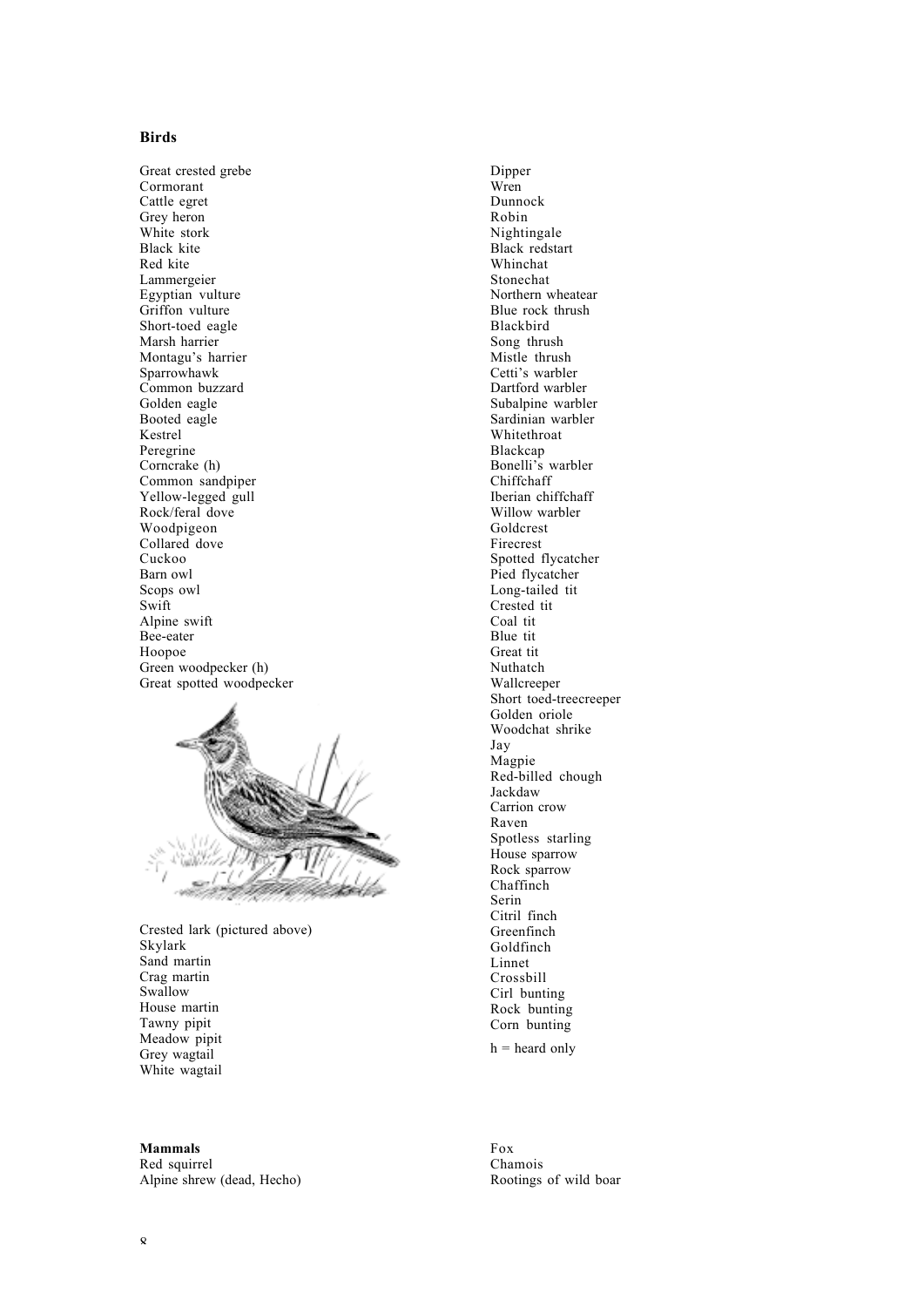Numerous unidentified large bats around Berdún

**Amphibians**

Marsh frog Common toad

# **Reptiles**

Iberian wall lizard Iberian rock lizard Grass snake

# **Butterflies**

Swallowtail Scarce swallowtail Spanish festoon Large white Small white Wood white Green-veined white Orange tip Moroccan orange tip Clouded yellow Pale clouded yellow Brimstone Cleopatra Camberwell beauty Red admiral Violet fritillary (probably)



*cleopatra*

Wall Speckled wood Holly blue Common blue Panoptes blue Small blue Mallow skipper

#### **Moths**

Giant peacock Pine processionary caterpillars Hummingbird hawk-moth Burnet companion Tau Emperor Burnet ccompanion

# **Other invertebrates**

Field cricket Egyptian locust Fire bug Churchyard beetle *Ampedus cinnabarinus* a click beetle Violet carpenter bee Paper wasp (*polistes* sp) Robin's pincushion gall Wood ant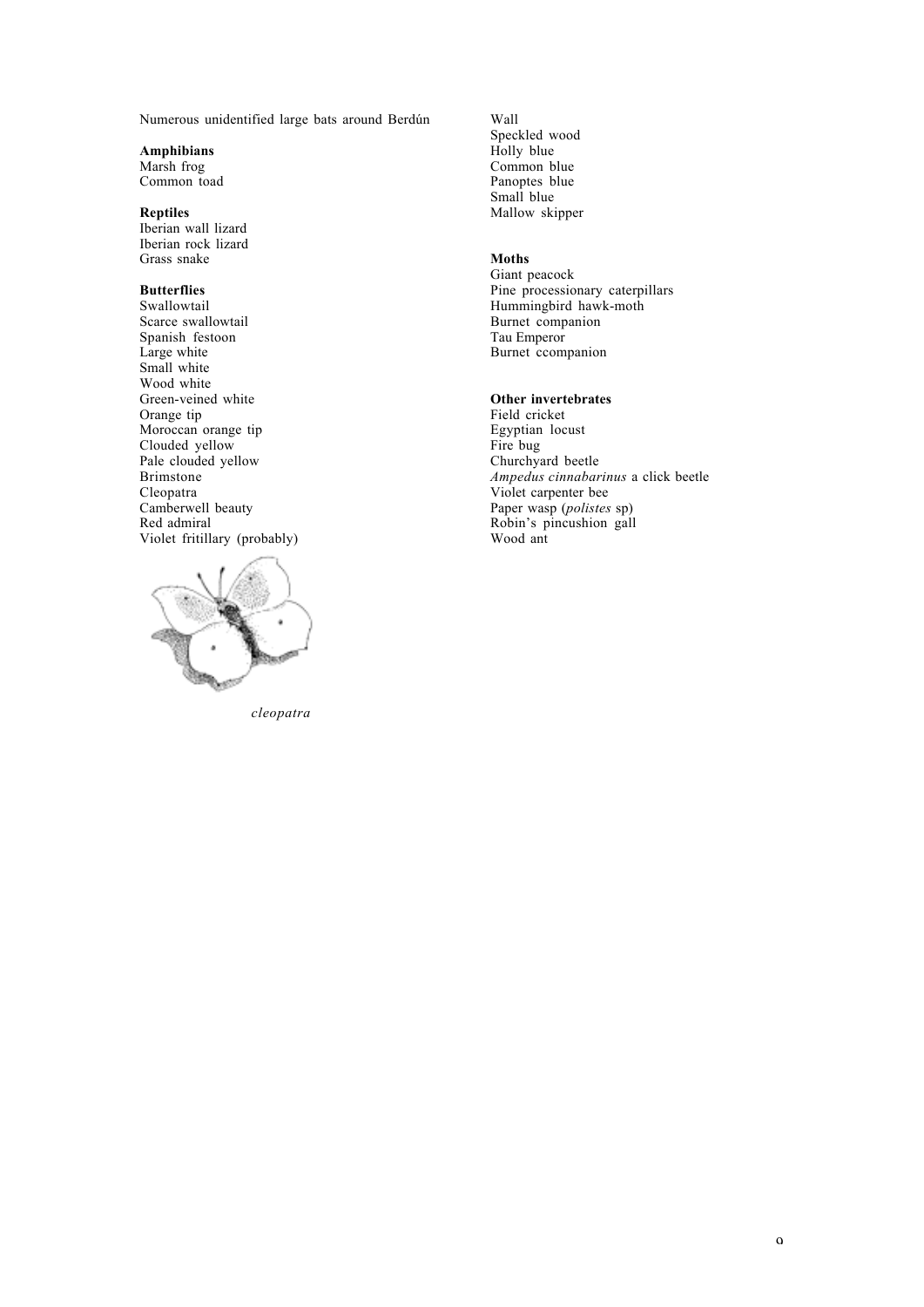#### **KEY TO LOCALITIES**

We didn't carefully note all locations, so the locations in this list are those recorded in May 2001 by Chris Gibson but are broadly right for any year. The exception to this is Aísa, not visited in 2001, and plants recorded here are denoted with Ai

> A - Arbayún gorge L - Lumbier gorge

Ai – Aísa, including village

P - Portalet and Formigal (not visited in 2002)

B - Berdún, including the banks of the Veral and Aragón

Bi - Biniés gorge

J - San Juan de la Peña

R - Riglos and Agüerro (Riglos and Loarre in 2002)

**PTERIDOPHYTES (Ferns)**

*Asplenium fontanum* Smooth rock Spleenwort Bi *A. ruta-muraria* Wall-rue B Bi L *A. trichomanes* Maidenhair Spleenwort Bi J P *Ceterach officinarum* Rustyback Fern B Bi *Equisetum* A horsetail B *Polypodium sp either*

*P interjectum* Intermediate Polypody or *P cambricum* Southern polypody Bi *P. vulgare* Common Polypody Bi L P

*Pteridium aquilinum* Bracken J

# **GYMNOSPERMS (Conifers)**

*Cupressus sempervirens* Cypress B R L *Juniperus communis* Juniper B Bi J R *Pinus nigra* Black Pine B Bi J R P *P. sylvestris* Scots Pine B Bi J R L P *Taxus baccata* Yew Bi

#### **DICOTYLEDONS**

**Aceraceae** *Acer campestre* Field Maple B Bi A *A. monspessulanum* Montpelier Maple Bi L **Apiaceae - umbellifers** *Eryngium campestre* Field Eryngo B Bi R L *Foeniculum vulgare* Fennel B R **Aquifoliaceae** *Ilex aquifolium* Holly J **Araliaceae** *Hedera helix* Ivy B Bi J R L **Aristolochiaceaea – birthworts** *Aristolochia pistolochia* A birthwort **Asclepiadaceae** *Vincetoxicum hirundinaria* Swallow-wort Bi **Asteraceae**

*Achillea millefolium* Yarrow J P *Arctium minus* Lesser Burdock Bi J *Artemisia absinthium* Wormwood B R *Bellis perennis* Daisy B J F *Calendula arvensis* Field Marigold B *Carduus acanthoides* Welted Thistle B *Lactuca perennis* Blue Lettuce Bi *Santolina chamaecyparissus* Lavender Cotton B R L *Silybum marianum* Milk Thistle B R *Sonchus oleraceua* Smooth sowthistle B *Taraxacum* sp. Dandelion B R P *Tussilago farfara* Colt's-foot J P **Berberidaceae** *Berberis vulgaris* Barberry B Bi R **Betulaceae** *Betula pendula* Silver Birch B J P **Boraginaceae** *Borago officinalis* Borage B *Buglossoides purpurocaerulea* Purple Gromwell Bi *Cynoglossum cheirifolium* Houndstongue R *C. creticum* B *Echium vulgare* Viper's Bugloss R *Lithodora fruticosum* Shrubby Gromwell B L *Symphytum officinale* Comfrey B J **Brassicaceae (cabbage family, incomplete)** *Alliaria petiolata* Garlic Mustard Bi J *Alyssum alyssoides* Small Alison B J L *Arabis turrita* Towercress Bi P *Capsella bursa-pastoris* Shepherd's-purse B *Cardaria draba* Hoary Cress B *Draba aizoides* Yellow Whitlow-grass P Ai *Erophila verna* Early Whitlow-grass J Ai *Lunaria annua* Honesty B *Sinapis arvensis* Charlock B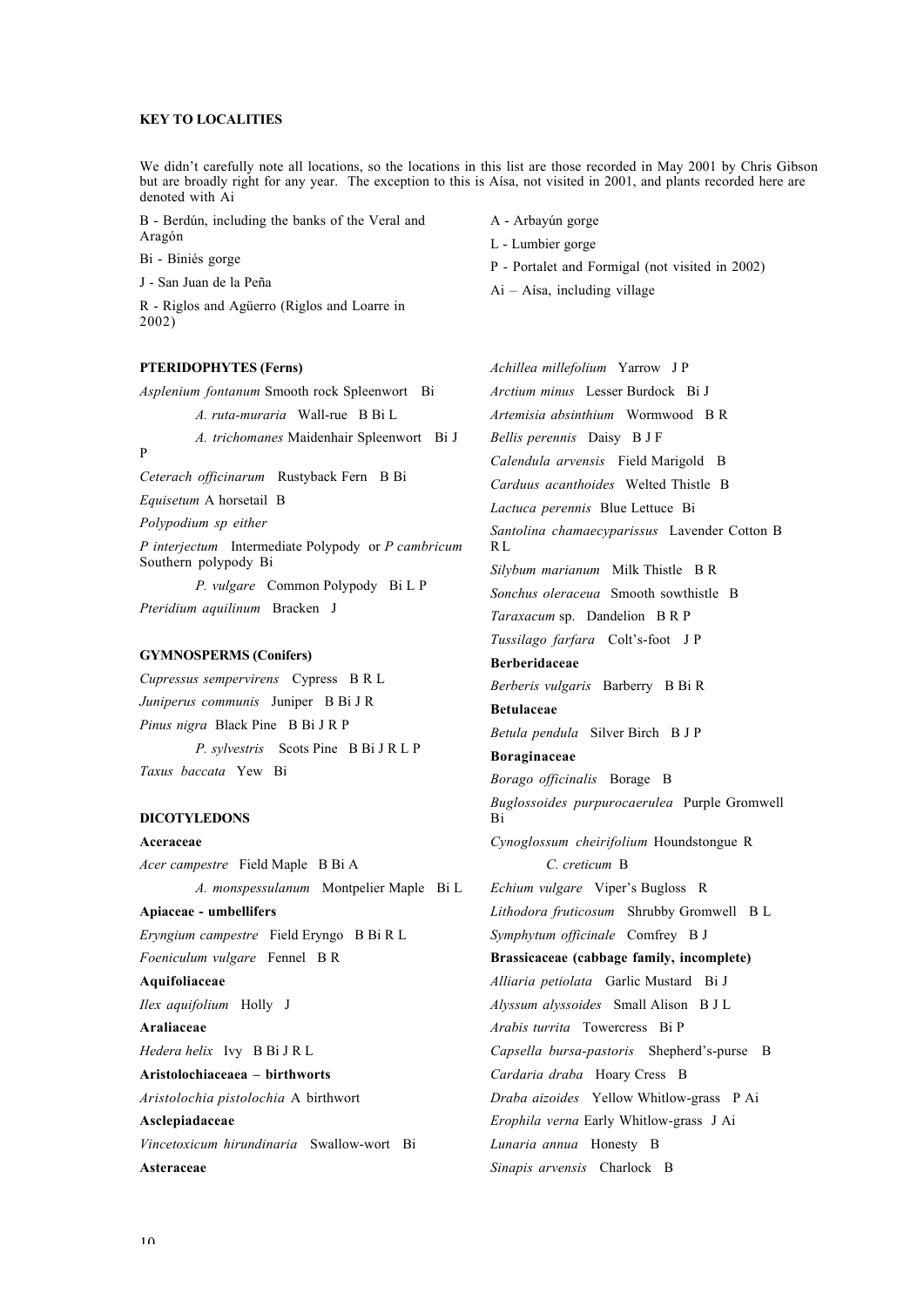# **Buxaceae** *Buxus sempervirens* Box B Bi J R A L **Cactaceae** *Opuntia ficus-indica* Prickly-pear B **Caprifoliaceae** *Lonicera etrusca* Perfoliate Honeysuckle L *L. xylosteum* Fly Honeysuckle B Bi *Sambucus ebulus* Dwarf Elder B J *Sambucus nigra* Elder Bi *Viburnum lantana* Wayfaring Tree B Bi J **Caryophyllaceae – pinks** *Paronychia argentea* J R *Petrocoptis pyrenaica* Bi *Saponaria ocymoides* Rock Soapwort Bi *Silene alba* White Campion Bi J *S. nutans* Nottingham catchfly Bi *S. vulgaris* Bladder Campion B R *Stellaria media* Common Chickweed B **Celastraceae** *Euonymus europaeus* Spindle-tree Bi L **Cistaceae** *Helianthemum apenninum* White Rock-rose B Bi J R *H. canum* Hoary Rock-rose R L *H. nummularium* Common Rock-rose B Bi **Convolvulaceae** *Convolvulus arvensis* Field Bindweed B **Cornaceae** *Cornus sanguinea* Dogwood B Bi J L **Crassulaceae** *Sedum album* White stonecrop B Bi R *Umbilicus rupestris* Navelwort Bi L **Cucurbitaceae** *Bryonia dioica* White Bryony B Bi R L **Dipsacaceae** *Dipsacus fullonum* Teasel B **Ericaceae** *Arctostaphylos uva-ursi* Bearberry J **Euphorbiaceae** *Euphorbia amygdaloides* Wood Spurge B Bi J *E. chamaebuxus* Pyrenean Spurge B *E. characias* Large Mediterranean B Bi R L *E. helioscopia* Sun Spurge B *E. serrata* Saw spurge B Bi R L **Fabaceae**

*Anthyllis vulneraria* ssp. *pyrenaica* Kidney Vetch Ai *Astragalus monspessulanus* B Bi R L

*Cercis siliquastrum* Judas Tree B *Coronilla emerus* Scorpion Vetch B Bi L *C. scorpioides* R *Dorycnium pentaphyllum* B L *Echinospartum horridum* J *Genista hispanica* Spanish Gorse B R *G. scorpius* B J R L *Hippocrepis glauca* R *Lathyrus montanus* Bitter Vetch J *L. setifolius* Brown vetch B R L *Medicago arabica* Spotted Medick B *M. lupulina* Black Medick B *Onobrychis viciifolia* Sainfoin B R *Ononis fruticosa* Shrubby Rest-harrow B R L *Psoralea bituminosa* Pitch Trefoil B R L *Robinia pseudoacacia* False Acacia B R *Spartium junceum* Spanish Broom R *Vicia sativa* Common Vetch B R *V. villosa* Fodder Vetch B **Fagaceae** *Fagus sylvatica* Beech J *Quercus coccifera* Kermes Oak B Bi J R L *Q. ilex* Holm Oak Bi J A *Quercus sp* a deciduous *o*ak **Fumariaceae** *Corydalis solida* Solid-tubered corydalis Ai *Fumaria officinalis* Fumitory B R **Gentianaceae** *Gentiana acaulis* Trumpet Gentian Ai *G. verna* Spring Gentian Ai **Geraniaceae** *Erodium cicutarium* Common Stork's-bill B R *E. malacoides* Mallow-leaved s'bill B R *Geranium molle* Dove's-foot Crane's-bill B *G. purpureum* Little-Robin B *G. robertianum* Herb-Robert B Bi J L  *G. rotundifolium* Round-leaved cranesbill B **Gesneriaceae** *Ramonda myconi* Bi (leaves only) **Globulariaceae** *Globularia cordifolia* Matted globularia **Hypericaceae** *Hypericum nummularium* Bi (leaves only) **Juglandaceae** *Juglans regia* Walnut B R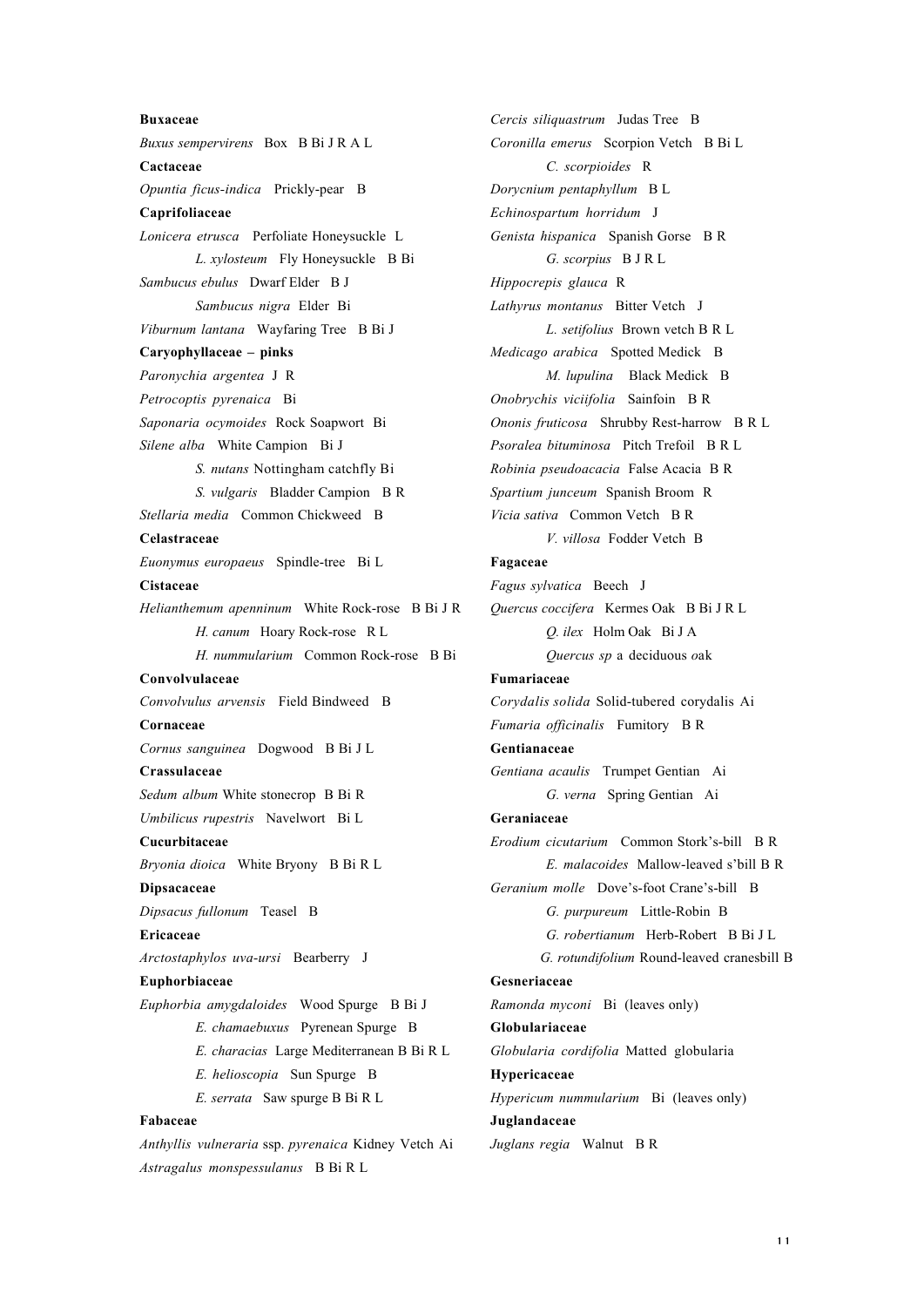# **Lamiaceae – labiates**

*Lamium amplexicaule* Henbit Dead-nettle B R *L. purpureum* Red Dead-nettle J *Lavandula angustifolia* B J R *Marrubium vulgare* White Horehound B R L *Rosmarinus officinalis* Rosemary R *Salvia verbenaca* Wild Clary B R L *Stachys recta* Yellow Woundwort Bi L *Thymus vulgaris* Garden Thyme B Bi R L **Linaceae** *Linum narbonense* Beautiful Flax B R L **Loranthaceae** *Viscum album* ssp. *album* Mistletoe B Bi *V. album* ssp. *austriacum* B Bi J R **Malvaceae** *Malva sylvestris* Common Mallow B L **Moraceae** *Ficus carica* Fig B R **Oleaceae** *Fraxinus excelsior* Ash B Bi *Jasminum fruticans* Wild Jasmine Bi L *Olea europaea* Olive R **Papaveraceae** *Chelidonium majus* Greater Celandine Bi *Papaver rhoeas* Common Poppy B **Plantaginaceae** *Plantago lanceolata* Ribwort Plantain B *P. media* Hoary Plantain B Bi J P *P. major* Greater Plantain B Bi **Polygalaceae** *Polygala calcarea* Chalk Milkwort R *P. nicaeensis* B Bi J *P. vulgaris* Common Milkwort B **Polygonaceae** *Rumex scutatus* French sorrel Bi **Primulaceae** *Anagallis arvensis* Scarlet Pimpernel B R *Primula elatior* Oxlip Ai *P. farinosa* Bird's-eye Primrose Ai *P. veris* Cowslip Bi J P Ai *Vitaliana primuliflora* Yellow Rock-jasmine Ai **Ranunculaceae** *Aquilegia vulgaris* Columbine Bi J *Clematis vitalba* Traveller's-joy B Bi J *Helleborus foetidus* Stinking Hellebore B Bi J R L *H. viridis* Green Hellebore P

*Hepatica nobilis* J *Ranunculus bulbosus* Bulbous Buttercup Bi *R. pyrenaeus* Ai **Resedaceae** *Reseda lutea* Mignonette B Bi J *R. phyteuma* Corn Mignonette R B **Rhamnaceae** *Rhamnus alaternus* Mediterranean Buckthorn Bi R<sub>L</sub> **Rosaceae** *Amelanchier ovalis* Snowy Mespilus B Bi J R L *Crataegus monogyna* Hawthorn B Bi J *Dryas octopetala* Mountain Avens P *Fragaria sp* Wild Strawberry Bi J *Geum pyrenaicum* Pyrenean Avens Bi *Malus sylvestris* Crab Apple Bi *Mespilus germanica* Medlar *Potentilla aurea* Golden cinquefoil Ai *P. repens* Creeping Cinquefoil B *P. tabernaemontani* Spring Cinquefoil *Prunus maheleb* St Lucie's Cherry Bi J *Rubus fruticosus* Bramble B Bi J R *Sanguisorba minor* Salad Burnet B Bi J R L P *Sorbus aria* Whitebeam Bi J **Rubiaceae** *Cruciata laevipes* Crosswort J *Galium verum* Lady's Bedstraw Bi L *Rubia peregrina* Wild Madder J **Salicaceae** *Populus nigra* Black Poplar B Bi *P. tremula* Aspen B *Salix sp* Willow sp **Saxifragaceae** *Saxifraga granulata* Meadow Saxifrage J *S. longifolia* Pyrenean Saxifrage Bi **Scrophulariaceae** *Antirrhinum majus* Snapdragon B Bi L *Chaenorhinum origanifolium* Chaenorhinum Bi *Cymbalaria muralis* Ivy-leaved Toadflax B *Scrophularia canina* French figwort B *Verbascum sinuatum* R *V. pulverulentum* Hoary mullein *Veronica beccabunga* Brooklime *V. hederifolia* Ivy-leaved speedwell *V. persica* Common Field Speedwell B **Solanaceae** *Solanum dulcamara* Bittersweet Bi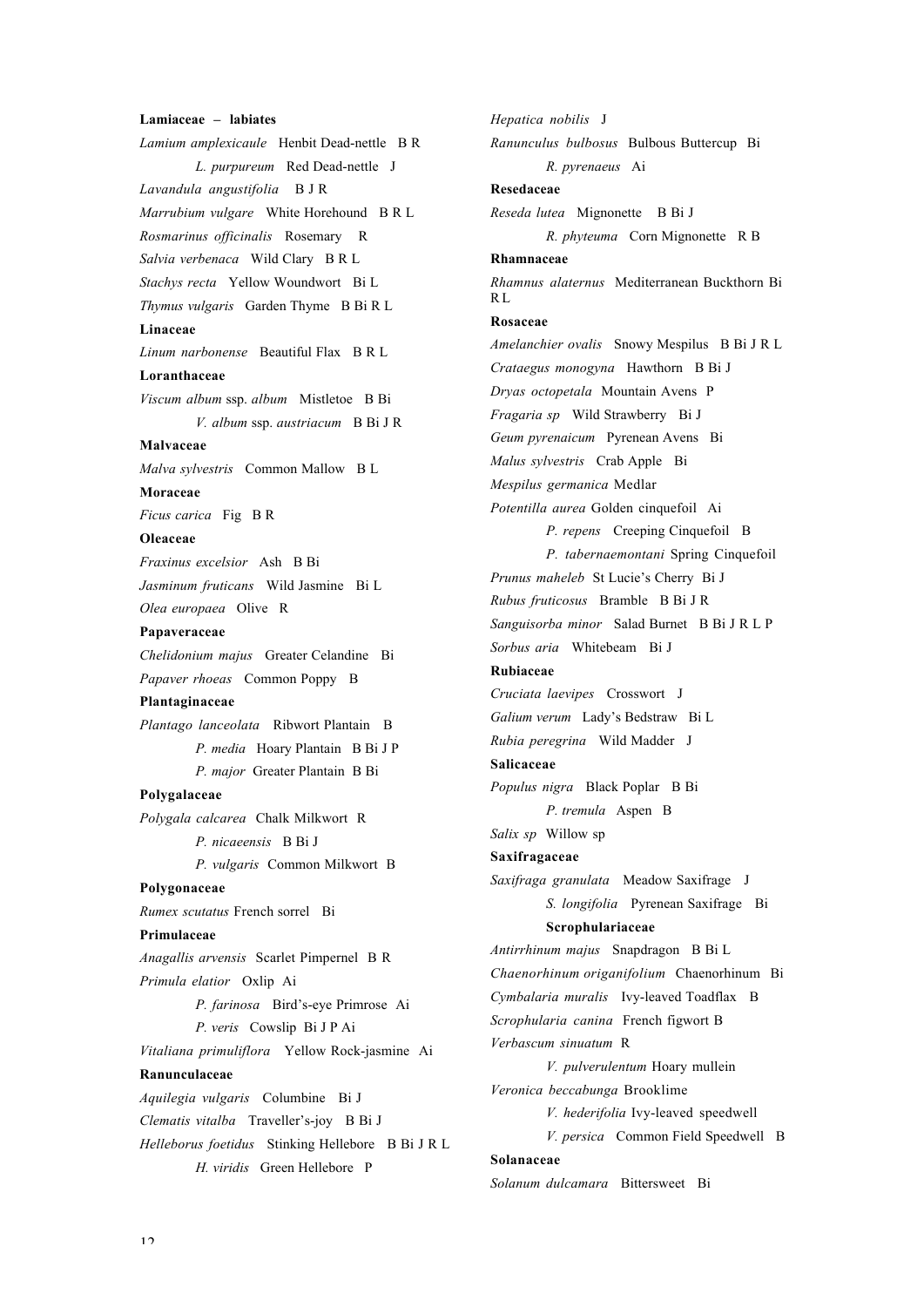#### **Thymelaeaceae**

*Daphne laureola* Spurge-laurel J

**Tiliaceae**

*Tilia platyphyllos* Large-leaved Lime Bi

**Ulmaceae**

*Ulmus minor* Elm B Bi

# **Urticaceae**

*Parietaria judaica* Pellitory-of-the-wall R *Urtica dioica* Stinging Nettle B L *U. urens* Annual Nettle B

#### **Valerianaceae**

*Centranthus ruber* Red Valerian (from Bilbao road) *Valeriana sp* unidentified valerian

#### **Violaceae**

*Viola sp either V. pyrenaica* or *V. riviniana* Common Dog-violet J

# **MONOCOTYLEDONS**

### **Amaryllidaceae**

*Narcissus minor* Lesser wild daffodil Ai *N. pseudonarcissus* ssp. *alpestris* J *N. requienii* Rush-leaved narcissus B J **Dioscoreaceae** *Tamus communis* Black Bryony Bi **Iridaceae** *Iris germanica* Purple Iris R (gardens) **Juncaceae** *Luzula campestris* Field Woodrush J P **Liliaceae**

*Allium moly* Bi *A. roseum* Rose Garlic R *Aphyllanthes monspeliensis* B Bi L *Asparagus acutifolius* Bi *Asphodelus albus* White Asphodel Bi J A L *Crocus albiflorus* White crocus Ai *Hyacinthus amethystinus* Pyrenean hyacinth Bi L *Muscari comosum* Tassel Hyacinth B R *M. neglectum* Grape-hyacinth B J A *Ruscus aculeatus* Butcher's-broom J L **Orchidaceae** O*phrys fusca* Sombre Bee-orchid B L *O. sphegodes* Early spider-orchid L *Orchis mascula* Early Purple-orchid J *Orchis purpurea* Lady orchid B **Poaceae** (very incomplete) *Hordeum murinum* Wall Barley B *Phragmites australis* Common Reed B *Avena sp* Wild oat sp **Typhaceae** *Typha latifolia* Greater Reedmace B